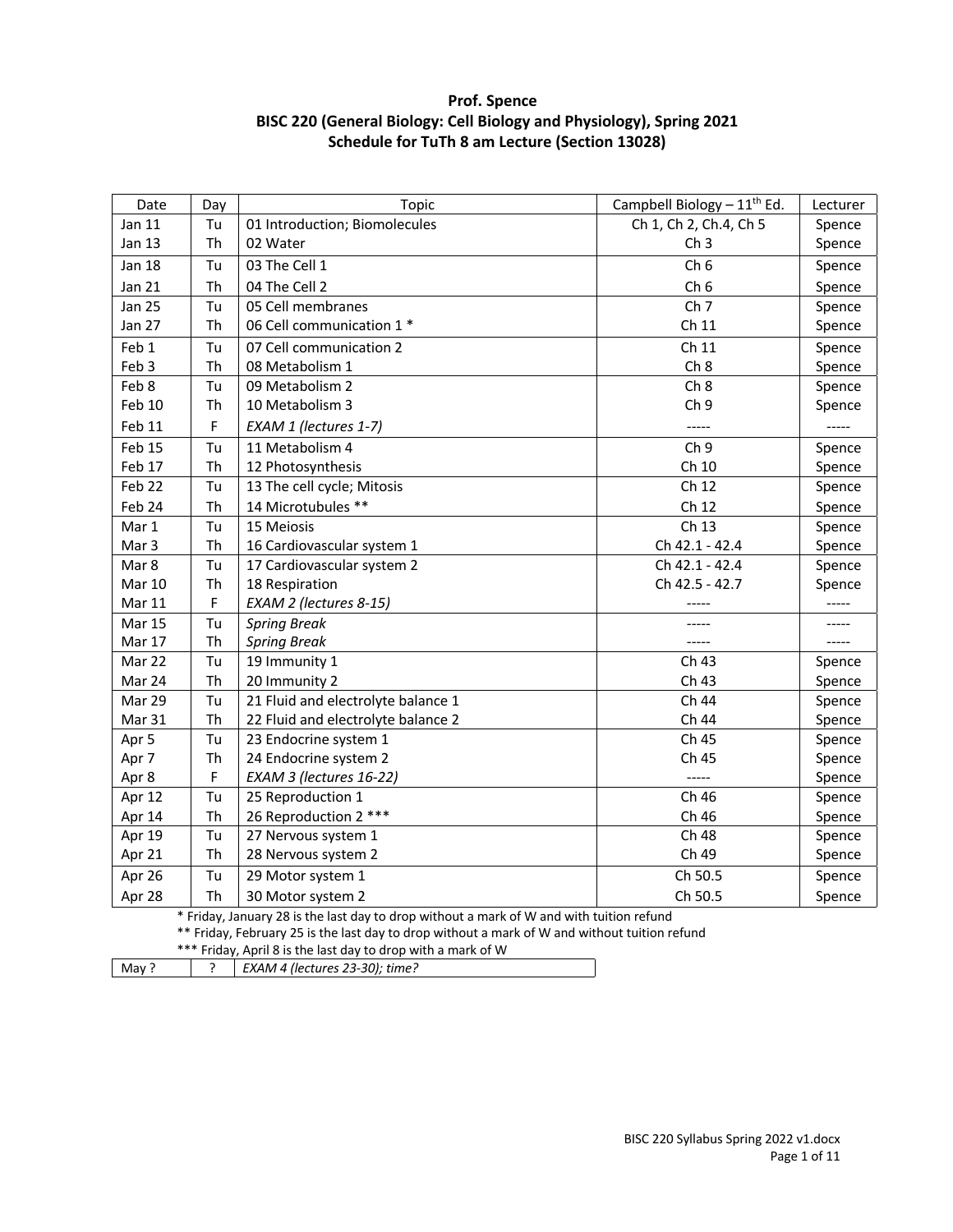# **A. General Course Description and Policies**

# **Catalog Description**

Biological Sciences 220Lg – General Biology: Cell Biology and Physiology (4 units) In-depth survey of key topics related to advances in our knowledge of cellular biology and physiology; cell composition/metabolism; gene action; organism structure and function. *Recommended preparation:* high school chemistry; BISC 120Lg or BISC 121Lg. Duplicates credit in BISC 110L, BISC 111L, and BISC 221L.

### **Note on scheduled times**

All times listed are those in Los Angeles, i.e., Pacific Standard Time until March 12, then Pacific Daylight Time after March 12.

### **Instructor**

For TuTh 8:00-9:20 am (section 13028): Prof. Rory Spence rspence@usc.edu To meet with instructor: Quiz Section: Fridays, 1:30-3:30, Location TBD

### **Laboratory Manager**

Dr. Brett Spatola, ZHS 362, spatola@usc.edu, Phone 213-740-6078 Office hours: Zoom 'chat' available upon email request

### **Laboratory Instructors**

TBD

#### **Textbooks**

- *Campbell Biology*, by Urey et al., either the 12<sup>th</sup> edition or 11<sup>th</sup> edition. The 12<sup>th</sup> edition has slightly newer content but the  $11<sup>th</sup>$  edition would be less expensive.
- *BISC 220 Laboratory Manual (chapters posted on Blackboard)*

#### **Website** https://blackboard.usc.edu/

• All course materials, information, recordings, announcements, and grades will be posted on Blackboard until the end of the semester. Blackboard is to be used only for appropriate, courserelated activities. Use for other purposes will result in disciplinary action.

#### **Lectures**

- Video recordings will be made of all lectures and these will be archived on Blackboard.
- We do not recommend using the lecture recordings as a substitute for regular participation in the live lectures. They should be used to fill gaps in your notes, review difficult material, and as a substitute for the occasional missed lecture. *It would be a serious mistake to use the recordings as an excuse to procrastinate. Given the breadth and depth of the material, you must not fall behind. Keep up with the lecture schedule!*

#### **Laboratory (See Part B below for the complete laboratory syllabus)**

• The lab portion of the course will be offered in-person at various times, Tuesday - Friday. See the Schedule of Classes for times and locations of the lab sections.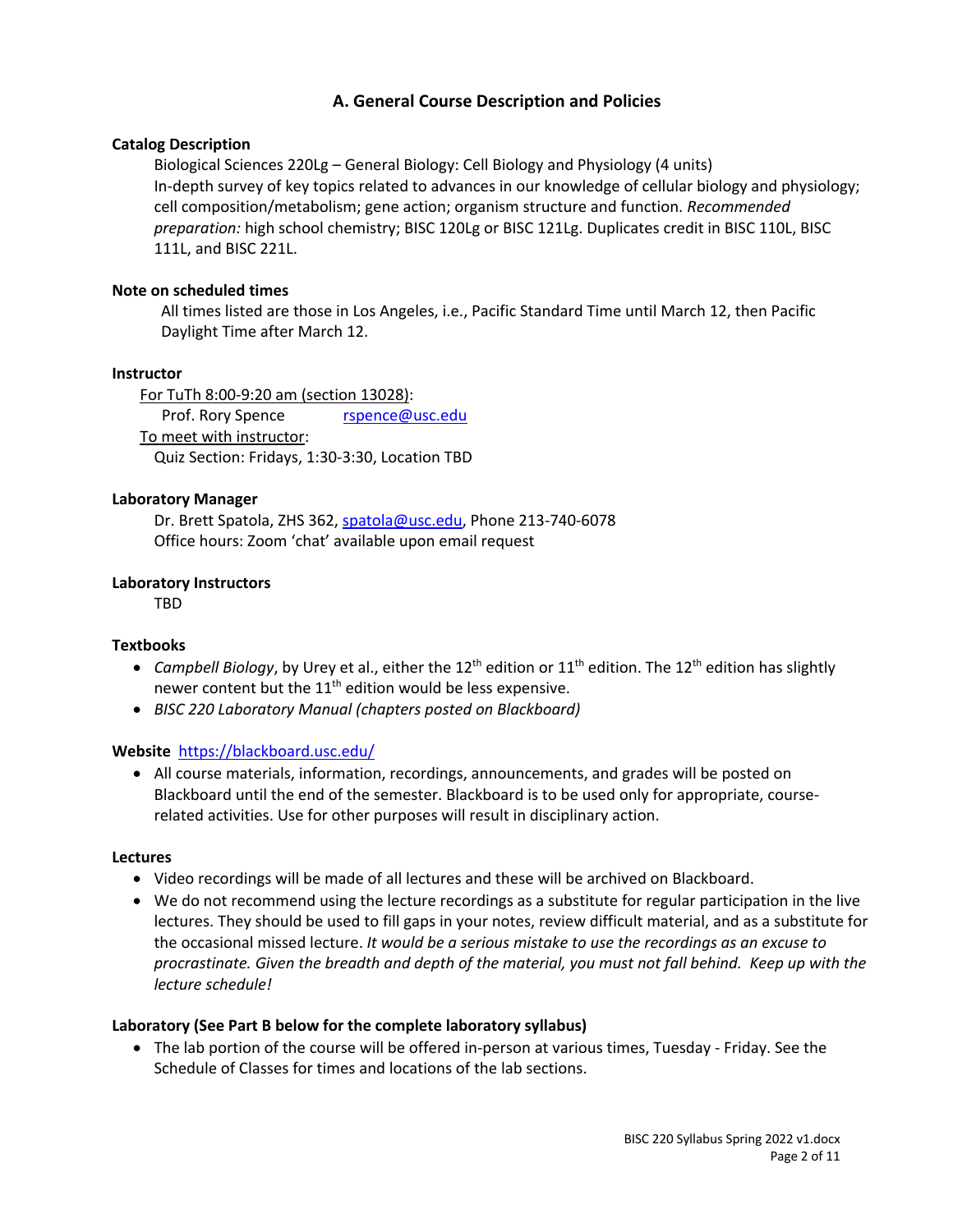- The laboratory is an integral and essential component of the course, intended to give you experience with the processes, tissues, and concepts discussed in the lecture part of the class, and to deepen your understanding of the scientific literature and science as a process.
- The purposes, policies, and procedures of the laboratory are fully explained in Part B of this syllabus and in the Laboratory Manual.
- Performance in the laboratory will account for about one-third of each student's grade. See the Grading Table below for a complete description of how lab points will be assigned.

# **Lecture Exams**

• Times and coverage of lecture exams are as follows.

|                | Date                         | <b>Time</b>  | <b>MWF Coverage</b> | <b>TuTh Coverage</b> |
|----------------|------------------------------|--------------|---------------------|----------------------|
|                | Exam $1 \mid$ Friday, Feb 11 | 2:00-3:05 pm | lectures 1-11       | lectures 1-7         |
|                | Exam $2 \mid$ Friday, Mar 11 | 2:00-3:05 pm | lectures 12-22      | lectures 8-15        |
|                | Exam 3   Friday, Apr 8       | 2:00-3:05 pm | lectures 23-32      | lectures 16-22       |
| Exam $4$   TBD |                              | TBD.         | lectures 33-43      | lectures 23-30       |

*Note: The time of Exam 4 is an exception to the usual final exam time listed in the Schedule of Classes.*

• Lecture exams will be given in-person and will consist entirely of multiple choice and true/false questions. The exams are closed-book, i.e., you may not consult books, notes, internet sources, other references, or other persons during the exams. Only lecture subjects will be covered on lecture exams; laboratory subjects will be covered on separate lab exams and assignments. Please note: *Exam questions will not ask for rote repetition of information that can be easily memorized or looked up. Rather, questions will require you to use the lecture information to solve novel problems. Be prepared!*

# **Instructor-Led Exam Reviews**

• For all 4 lecture exams, instructors will hold review sessions just before the exam. Dates and times of these review sessions will be announced. Exam reviews will be recorded and archived.

# **Twice Weekly Question & Answer Sessions**

• Each instructor will host a live Q&A session once a week. Any student, regardless of which lecture section they are registered in, may attend any of the Q&A sessions. All these sessions will be recorded and posted on Blackboard. The Q&A schedule is as follows.

| <b>Q&amp;A Times</b>    | <b>First Half of Semester</b> | <b>Second Half of Semester</b> |
|-------------------------|-------------------------------|--------------------------------|
| Tuesdays, 11 am - 12 pm | Yazeijan                      | Hires                          |
| Fridays, 3 - 4 pm       | Yazeijan                      | Herrera                        |
| Fridays, 1 - 3 pm       | Spence                        | Spence                         |

• *Although they are not required, it is highly recommended that you participate in the Q&A sessions as often as you can. Don't feel pressure to ask "good" questions, or any questions at all. Just listening is fine, as is asking straightforward questions like "Can you re-explain…," or "I just don't understand…". These are also great opportunities to get to know your instructor better. Besides answering questions, advice may be given on studying, time management, preparing for medical school and other graduate/professional programs, research opportunities, etc. Frequent attendance at Q&A sessions is one of several factors that favor boosting your grade in borderline cases (see Grading, below).*

# **Instructor Office Hours**

Please contact your instructor directly for individual office hour appointments via Zoom. Office hours are intended for discussion of individual, confidential matters such as grades. Course subject matter and other public issues should be discussed in Q&A sessions so all students can benefit from the interchange.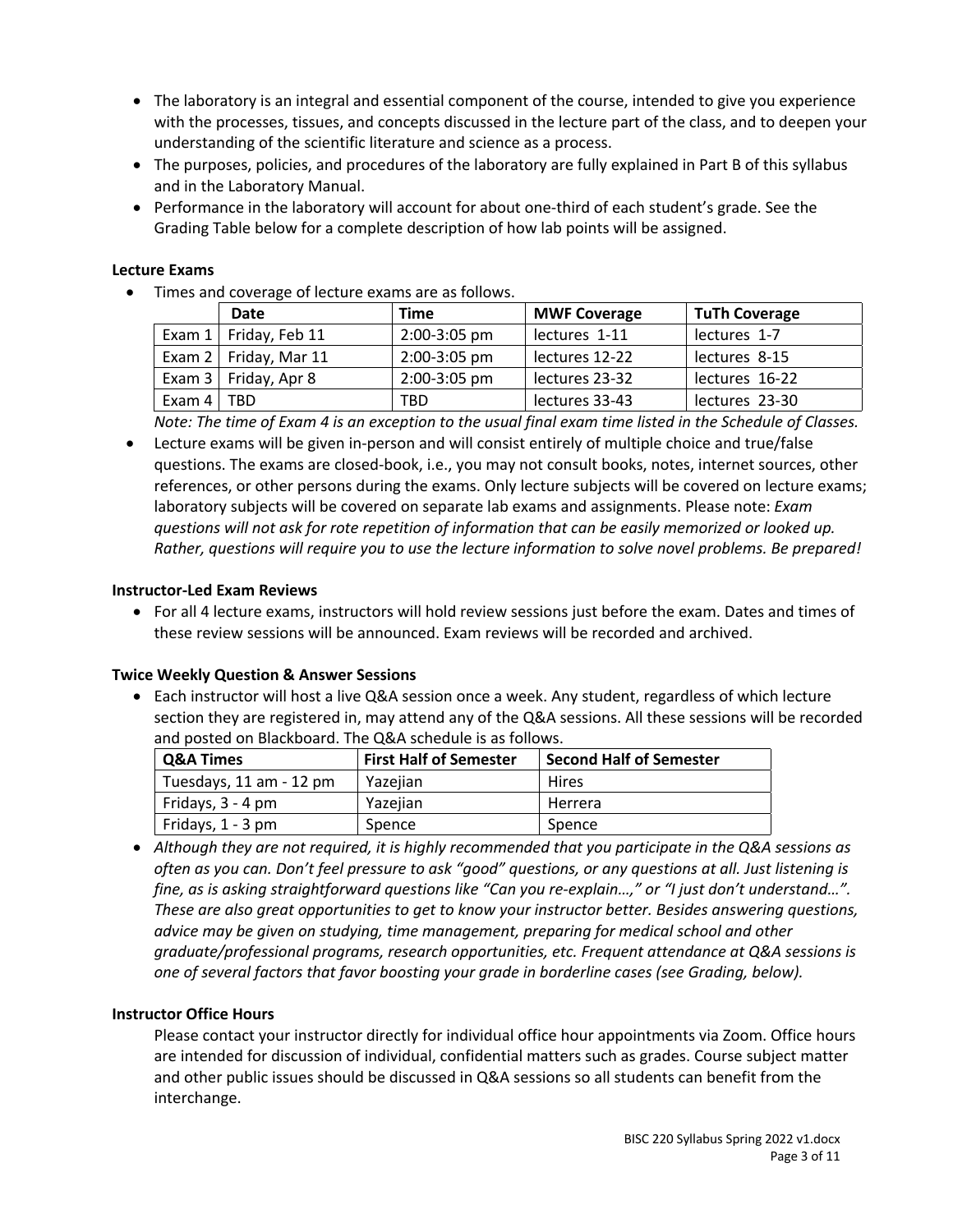# **Group Video**

• You will be assigned a random group of classmates after the drop deadline. You will work with these students, either remotely or in-person, to create a video. The video will less than 5 minutes in length. The video can be about any topic from BISC 220. Examples, details, group, and a grading rubric will be posted later in the semester for you.

# **Grading**

- All grades will be posted on Blackboard. Points associated with the lecture will be posted on the Blackboard site for the lecture. Points associated with the lab (lab practical exams, lab reports, quizzes, participation and lab manual, presentation, discussion of other presentations) will be posted on the Blackboard site for the laboratory. We will try diligently to maintain these Blackboard gradebooks accurately, but mistakes may occur. Please check your scores often and notify your Lab Instructor or the Lab Manager as soon as possible if you notice errors.
- After each lecture exam, and once near the midpoint of the semester, an advisory curve will be posted to help students gauge their standing in the class.
- Final grades will be determined according to a curve. Any score within 10 points of the next highest grade will be considered a borderline grade. In such cases, instructors will consider whether to add up to 10 points to increase the grade to the next step. These points will be awarded based on a subjective evaluation of factors such as participation in the laboratory, attendance at Q&A sessions, effort, achievement relative to abilities, background, record of improvement, and other mitigating circumstances.
- If necessary, laboratory scores will be adjusted to correct for differences in grading between Laboratory Instructors.

|         | <b>Item</b>                         | Pts Each | <b>Number</b> | <b>Total</b> | <b>Portion Totals</b>     |
|---------|-------------------------------------|----------|---------------|--------------|---------------------------|
| Lecture | Lecture Exams                       | 150      | 4             | 600          |                           |
|         | <b>Group Video Presentation</b>     | 39       |               | 39           | Lecture = $639$ pts       |
| Lab     | Lab Exam                            | 100      |               | 100          |                           |
|         | Lab Report                          | 40       |               | 40           |                           |
|         | Peer-review                         | 10       |               | 10           |                           |
|         | Pre-lab quizzes                     | 4        | 10            | 40           |                           |
|         | Homework/post-lab assignments       | 10       | 3             | 30           |                           |
|         | Unknown identification (lab #3)     | 8        |               | 8            |                           |
|         | <b>Scientific Reading/questions</b> |          | 15            | 15           |                           |
|         | Presentation                        | 30       |               | 30           |                           |
|         | Lab manual                          | 4        | 11            | 44           |                           |
|         | Lab participation                   | 4        | 11            | 44           | Lab = $361$ pts           |
|         |                                     |          |               |              | Course total = $1000$ pts |

• Points will only be given for the items listed below. No extra credit will be given.

# **Impairments Affecting Your Performance**

• Students occasionally encounter difficulties that affect their academic performance, such as illness, accidents, bereavement, depression, anxiety, learning disabilities, and other problems. If you encounter such difficulties, please contact one of the support services listed below, or bring them to the attention of one of the instructors. We may be able to offer accommodations. All such discussions will be confidential. Please seek help as soon as you feel your performance or well-being is affected.

# **Support Services**

• Discrimination, sexual assault, and harassment are not tolerated by the university. You are encouraged to report any incidents as soon as possible. Reporting such incidents is important for the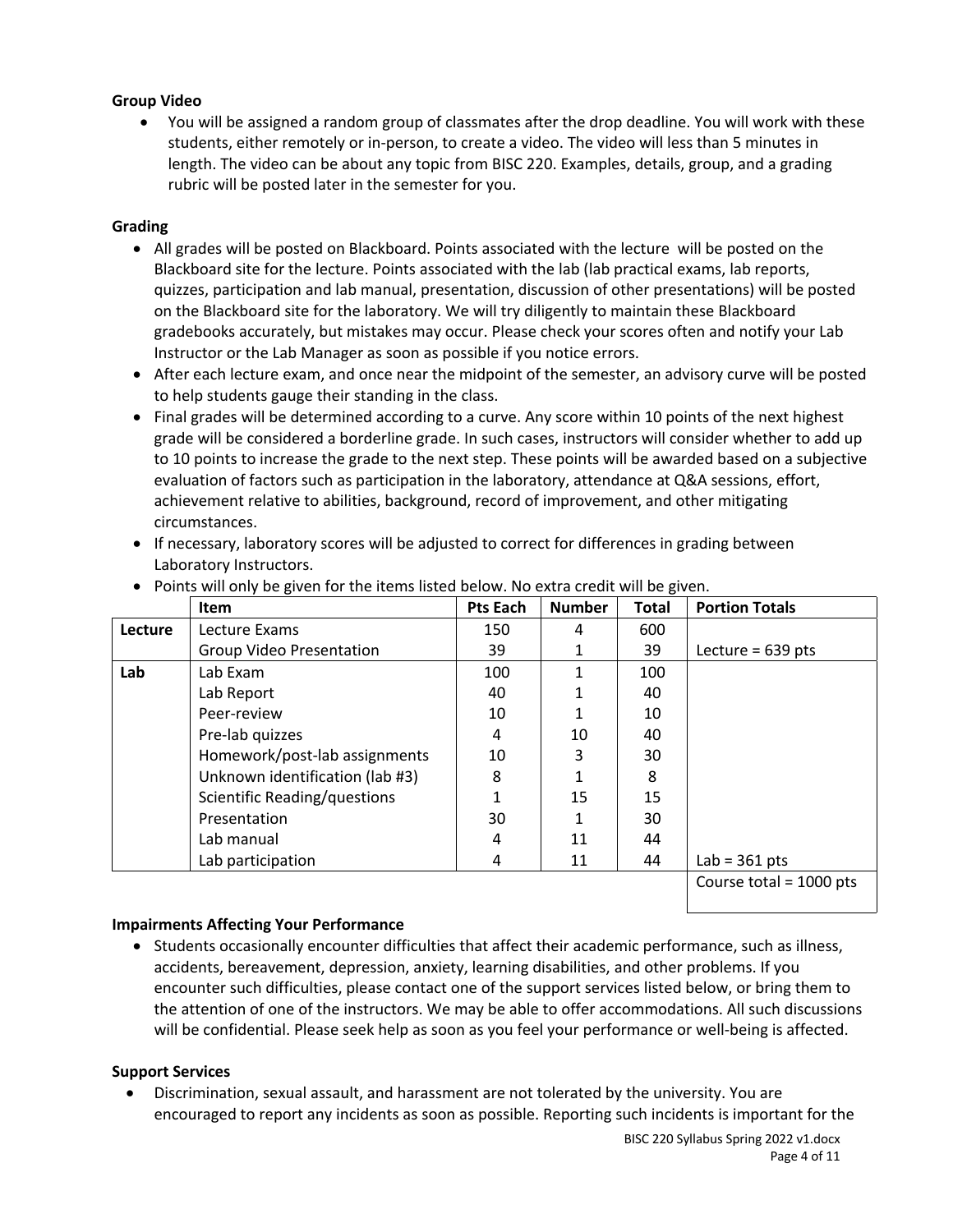safety of the whole USC community. Another member of the university community – such as a friend, classmate, advisor, or faculty member – can help initiate the report, or can initiate the report on behalf of another person. A list of offices to which one can report such incidents, as well as sources of support for other issues, follows.

- Campus Wellbeing and Crisis Intervention (213) 821-0411 cwci.usc.edu Provides support, trouble-shooting, threat assessment, advocacy, education, referrals, and crisis response and support.
- Student Health Counseling and Mental Health Services (213) 740-WELL (9355) studenthealth.usc.edu/counseling. Free and confidential mental health treatment for students, including short-term psychotherapy, group counseling, stress fitness workshops, and crisis intervention. Help is available 24/7.
- National Suicide Prevention Lifeline (800) 273-TALK (8255) suicidepreventionlifeline.org Free and confidential emotional support to people in suicidal crisis or emotional distress. Help is available 24/7.
- Relationship & Sexual Violence Prevention Services (213) 740-4900 https://sites.google.com/usc.edu/rsvpclientservices/home. Working to prevent and respond to gender- and power-based harm (including sexual assault, intimate partner violence, and stalking). Free and confidential help available 24/7.
- Office for Equity, Equal Opportunity, and Title IX (213) 740-5086 exablement ends. Information about how to get help or help a survivor of harassment or discrimination, rights of protected classes, reporting options, and additional resources for students, faculty, staff, visitors, and applicants. The university prohibits discrimination or harassment based on the following protected characteristics: race, color, national origin, ancestry, religion, sex, gender, gender identity, gender expression, sexual orientation, age, physical disability, medical condition, mental disability, marital status, pregnancy, veteran status, genetic information, and any other characteristic which may be specified in applicable laws and governmental regulations.
- Bias Assessment Response and Support (213) 740-07619 https://lgbtqplus.usc.edu/resources/biasincident-reporting/. Avenue to report incidents of bias, hate crimes, hate incidents, and microaggressions for appropriate investigation and response.
- Office of Student Accessibility Services (213) 740-0776 osas.usc.edu Support and accommodations for students with disabilities. Services include assistance in providing readers/notetakers/interpreters, special accommodations for test taking needs, assistance with architectural barriers, assistive technology, and support for individual needs. Please see section below entitled "Students with Disabilities" for important course-specific information.
- Diversity at USC (213) 740-2101 diversity.usc.edu Information on events, programs and training, the Provost's Diversity and Inclusion Council, Diversity Liaisons for each academic school, chronology, participation, and various resources for students.
- USC Emergency UPC: (213) 740-4321, HSC: (323) 442-1000 on call 24/7 dps.usc.edu,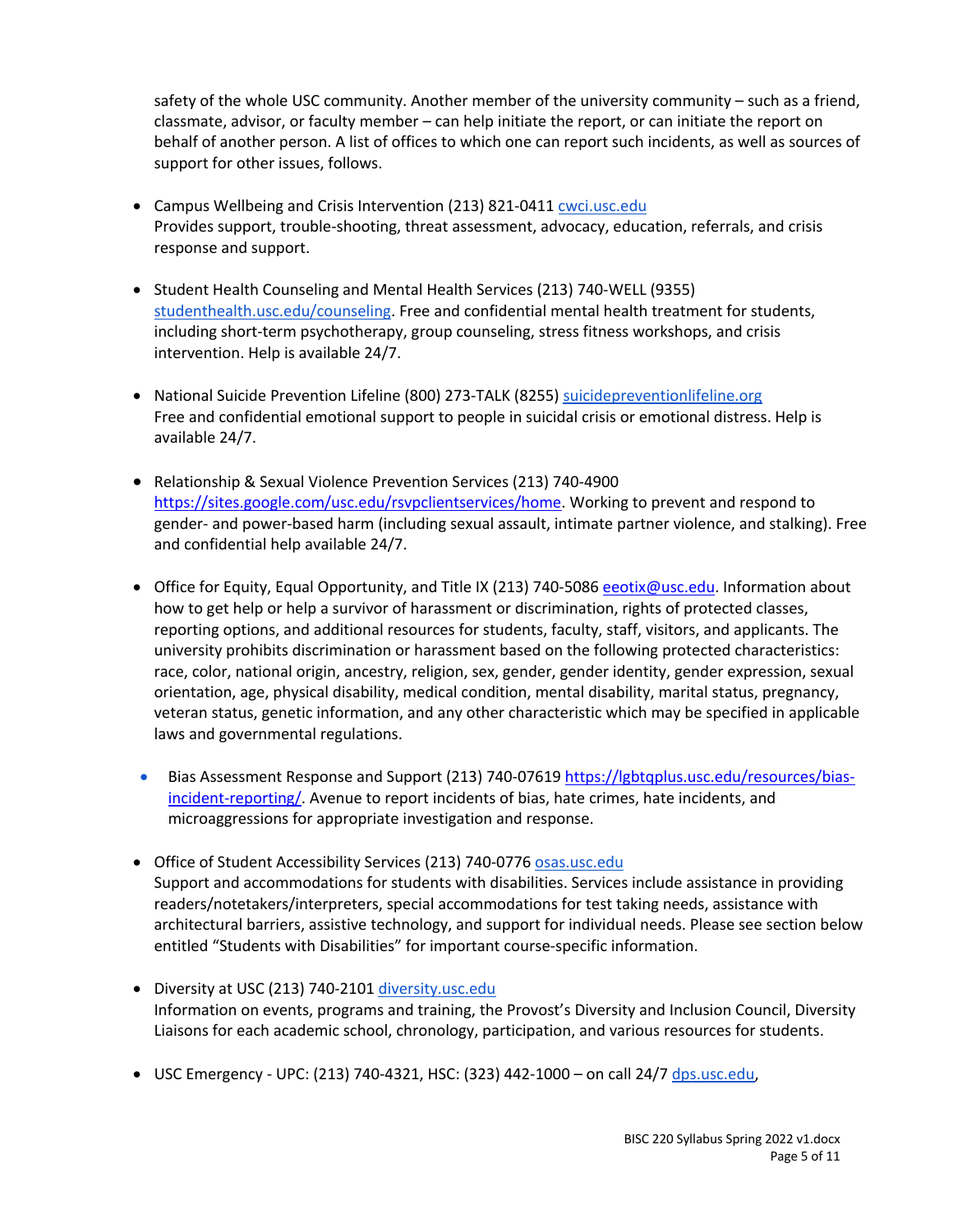Emergency assistance and avenue to report a crime. Latest updates regarding safety, including ways in which instruction will be continued if an officially declared emergency makes travel to campus infeasible.

• USC Department of Public Safety - UPC: (213) 740-6000, HSC: (323) 442-120 – 24/7 on call dps.usc.edu Non-emergency assistance or information.

# **Exam Policies**

- If you feel an error was made in the grading of an exam question, you may submit the question for a re-grade according to the following procedure. First, prepare a written statement explaining why your answer deserves more credit, using the Regrade Request Form available on Blackboard. Second, submit this statement to your Laboratory Instructor within one week of when the exam was returned to you. *The entire answer will be re-graded, not just the part you think deserves more credit. In addition, the instructors will review the grading of the entire exam to check for errors in grading. Your grade may go up or down as a result of this re-examination.* Be aware that we usually make copies of corrected exams before we return them, to ensure that students do not alter their answers before submitting them for a re-grade. Altering an answer is considered a serious violation of academic integrity. Please see the section on Academic Integrity (below) for additional information.
- *No make-up exams will be given.*
- You may be excused from an exam in the event of a documented illness, emergency, or other serious problem beyond your control. *No other excuses for missing exams will be accepted.* If you miss an exam for a legitimate reason, and wish to ask for an accommodation, you should proceed as follows. Within 48 hours of the start of the missed exam, email to the Lab Manager a request that you be excused. In the case of illness, this request must include either an official letter from your doctor stating that you were too sick to take the exam, or your doctor's name and contact information with permission for us to contact the doctor for a limited discussion of your condition. Note that neither you nor the doctor need tell us the nature of your illness. If you miss an exam for non-illness related reasons, you must provide similarly convincing documentation of the emergency to the Lab Manager within a week. If we judge your excuse to be valid, we will give you a grade for the missed exam equal to the "curved" average of your grades for the equivalent exams that you did take. Except in extraordinary circumstances, we will make accommodations for only one missed lecture exam. If your excuse is judged not to be valid, or you do not provide it within the allotted time, you will receive a score of zero for the missed exam.
- If you miss Exam 4 and you provide a convincing, well-documented excuse to the Lab Manager within 48 hours of the start of the scheduled exam time, a course grade of Incomplete (IN) will be assigned. It will be your responsibility to contact the instructors to arrange for a make-up version of Exam 4 so that a final grade can be assigned. You will have a year to complete the requirements for removal of the IN. After this, your grade will change to an IX (Lapsed Incomplete), which counts as an F in the GPA. If you miss Exam 4 and do not submit a valid excuse, a course grade will be calculated based on your other scores and a zero for Exam 4.
- Each student must take Exam 4 at the designated time, according to the regular final examinations schedule. Keep this in mind as you plan your studying for this and other courses during the final exam period. Do not make travel plans that conflict with your designated Exam 4 time.

# **Supplemental Instruction**

• We strongly recommend that students participate actively in the peer-led Supplemental Instruction program (http://dornsife.usc.edu/supplemental-instruction/). The SI leaders will hold regular study sessions via Zoom, beginning in the second week of classes. They will also conduct review sessions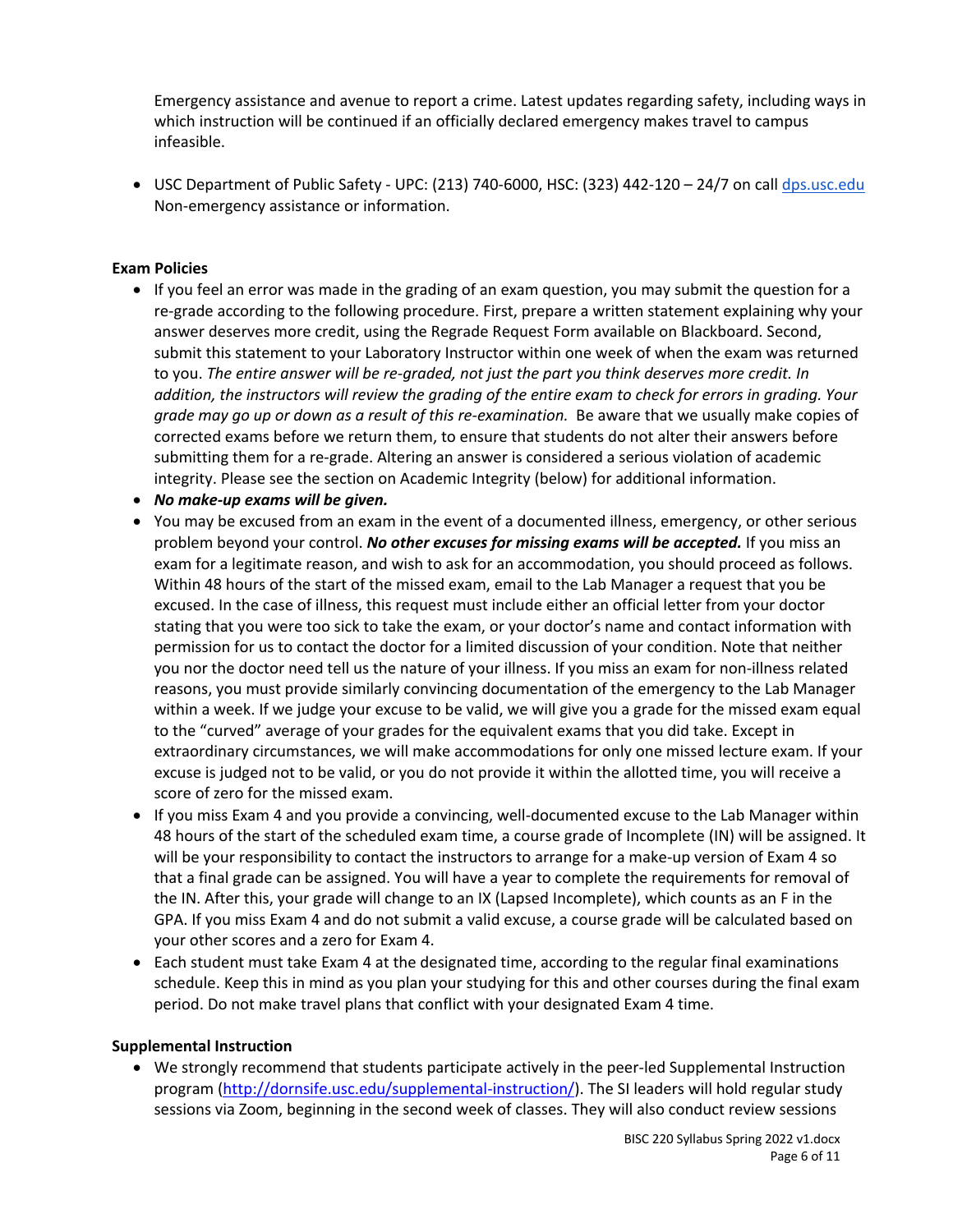before each exam. Further information about the SI program as well as schedules and weekly worksheets can be found at http://www.usc.edu/si.

• The Supplemental Instruction Leader for BISC 220 will be **TBN**. He may be contacted at bisc220si@gmail.com. The schedules for SI sessions and exam reviews will be posted at www.dornsife.usc.edu/session-schedules. SI leaders are selected for the high grades they earned in assigned courses and for their overall academic strength, success in advanced biological studies, and superior communication skills. We highly recommend them as sources of academic and preprofessional advice.

# **Academic Integrity**

- Our university depends on honesty, integrity, and ethical behavior among its members. Among other things, students' ethical behavior includes respecting the intellectual property of others, submitting individual work unless otherwise directed by the instructor, protecting one's own academic work from misuse by others, and avoiding the use of another's work as one's own.
- We have reliable, time-tested methods for detecting cheating, plagiarism, and other violations of academic integrity. *Please note that sanctions for violations are severe.* This is necessary to protect the integrity of grades and the academic process. The minimum sanction is usually an F for the course. Suspension or expulsion from the university is also possible in egregious cases or for repeat offenses.
- Here is a partial list of actual violations that have been perpetrated by BISC 220 students in recent years. The numbers in parentheses refer to relevant paragraphs in the University Governance section of SCampus (see resource 5 in the list below). *Most of these students received grades of F and were reported to the Office of Student Judicial Affairs and Community Standards.*
	- 1. Copying answers from other students during lecture or lab exams. (11.13)
	- 2. Submitting lab reports containing substantial portions plagiarized from other students. (11.11, 11.12)
	- 3. Use of Blackboard resources for commercial gain (11.19)
	- 4. Selling class notes and material downloaded from Blackboard to a web-based company that re-sells such material. (11.12B)
	- 5. Re-submission of a lab report written by the same student in an earlier semester. (11.16)
	- 6. Altering answers on a graded exam and submitting the altered exam for re-grading. (11.13B)
	- 7. Continuing to write answers on an exam after time has been called. (11.21)
	- 8. Unauthorized use of personal electronic devices, e.g., smartphones, during exams. (11.13)
	- 9. Students using multiple clickers to gain participation points for non-attending students. (11.18)
- *- All of these offenses were considered serious and resulted in disciplinary action. Do not do them!* • Resources on academic integrity standards, policies, and expectations:
	- 1. Trojan Integrity: A Guide to Understanding and Avoiding Academic Dishonesty: https://sjacs.usc.edu/files/2015/03/tio.pdf
	- 2. Trojan Integrity: A Guide for Avoiding Plagiarism: https://dornsife.usc.edu/assets/sites/903/docs/Trojan\_Integrity\_-\_Guide\_to\_Avoiding\_Plagiarism.pdf
	- 3. Overview of Academic Integrity: https://sjacs.usc.edu/files/2015/11/Academic-Integrity-sheet-2013.pdf
	- 4. Tutorials on Academic Integrity: https://libraries.usc.edu/research/reference-tutorials
	- 5. SCampus (see especially sections 11, 13, 15 and Appendix A): https://policy.usc.edu/student/scampus/
	- 6. Scientific Misconduct: http://policy.usc.edu/scientific-misconduct/

# **Students with Disabilities**

Any student requesting academic accommodations based on a disability is required to register with the *Office of Student Accessibility Services* (OSAS) each semester. A letter of verification for approved accommodations can be obtained from OSAS and should be delivered to the Lab Manager early in the semester, at least one week before Exam 1. If a student's approved accommodation is limited to extra time on examinations, the teaching staff of BISC 220 will provide the accommodation. For any other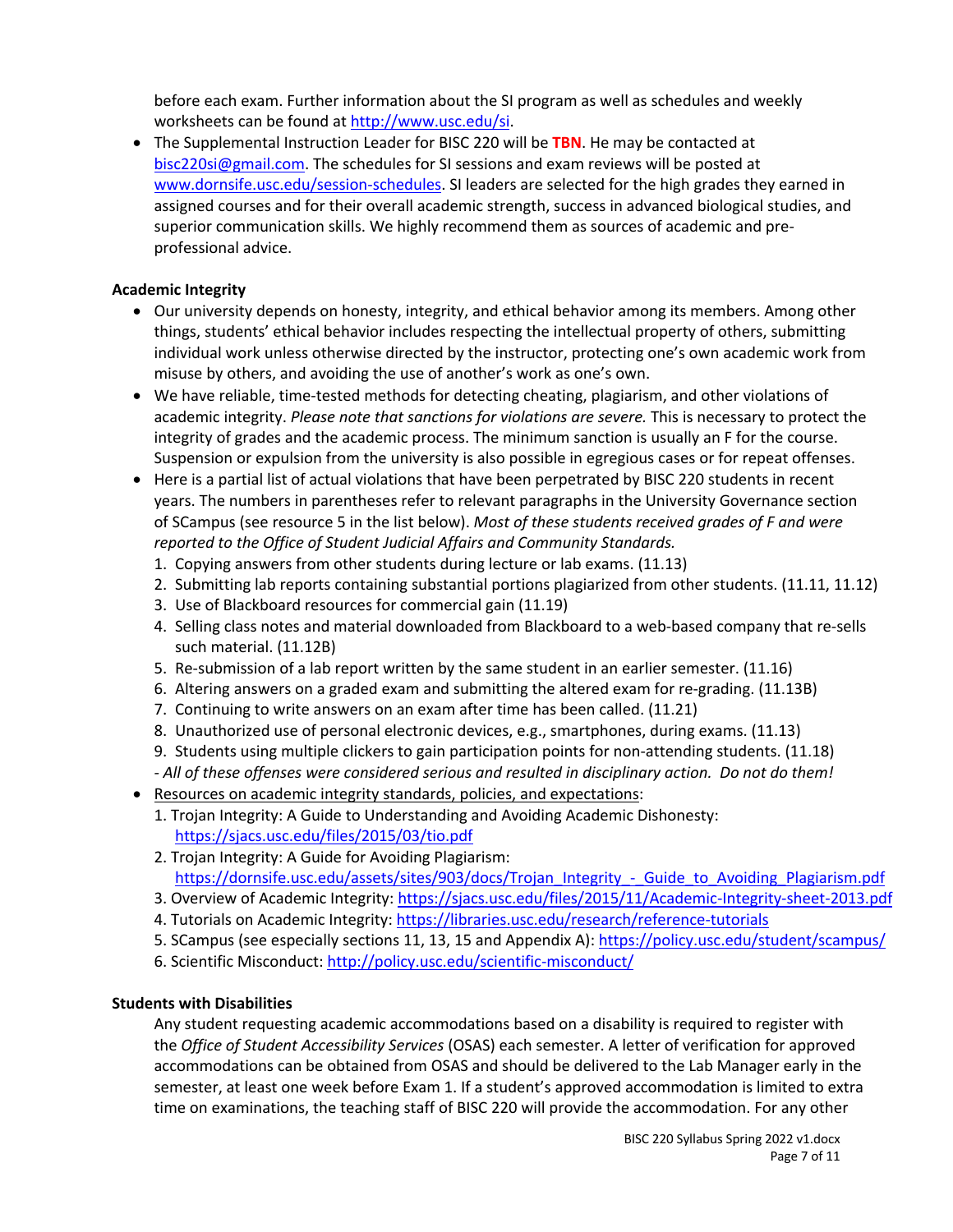accommodation, such as a private room, reader, scribe, etc., students must make arrangements with the OSAS office at least 2 weeks before the exam date. For more information, consult the OSAS website (osas.usc.edu/) for their remote access procedures. You can also call them at 213-740-0776, or email them at osasfrontdesk@usc.edu.

#### **Policies Concerning Student-Athletes**

Student-athletes may not be penalized when University-sanctioned competitions conflict with course activities or examinations. When a class will be missed for a sanctioned competition, it is the studentathlete's responsibility to approach the instructor in advance. The student-athlete must provide the instructor with a letter from Denise Kwok, Director of *Student-Athlete Academic Services* (SAAS) https://saas.usc.edu/academic-support-services/travel/excused-absence-letter/ . The letter must certify that the competition is a University-sponsored event that deserves accommodation. Accommodations will not be made for other types of conflicting events. Details on the University's policy can be found at: https://www.provost.usc.edu/ocaaa\_guidelines/ . Arrangements for the accommodation must be agreed upon in advance of the event. If multiple team members will be absent, each must make an individual arrangement with the instructor. If an assignment is due on the date when class is missed, the instructor may require that it be turned in before the missed class or at the first class meeting after the student returns. If a test has been scheduled for the date when class is missed, the instructor may arrange with SAAS to have the test administered by an academically qualified proctor (not a coach) during the trip. Alternatively, the instructor may agree to pro-rate the exam score, i.e., substitute the missing exam score with a score based on the average of the student's scores for the other exams compared to the class average for those exams.

#### **Email Communication**

To ensure privacy, only students' USC accounts (*usc.edu* domain name) can be used for email communications regarding confidential matters. Other email accounts cannot be used. Students are responsible for understanding the content of official messages that instructors send to their USC accounts. Therefore, each student must check their USC email regularly and make sure their account is not over quota, so new messages can be received.

#### **Emergency Preparedness / Course Continuity**

If an officially declared emergency makes travel to campus infeasible, *USC Emergency Information* (http://emergency.usc.edu/ or 213-740-9233) will provide information related to safety and course continuity. We expect that instruction will be continued by means of Blackboard, teleconferencing, and other technologies. Alternative assignments may be given if classes are canceled for prolonged periods. If you have not already done so, please register with TrojansAlert (https://trojansalert.usc.edu/) to facilitate communication during emergencies.

#### **Students Who Are Repeating the Class**

The faculty and staff of this course are dedicated to helping you succeed academically. If you are repeating this class because you had to withdraw, earned an unsatisfactory grade, or need to remove a mark of IN (Incomplete) from a previous semester, please take advantage of all the help we have to offer. You should try to attend every lecture, review the material promptly, complete all online and lab assignments to the best of your ability, prepare early for exams, and be ready to change your approach if initial results are not satisfactory. Above all, manage your time to maximize your academic and personal success. Please identify yourself and seek help from the instructors, the Lab Manager, and your SI Leader. We are here to help!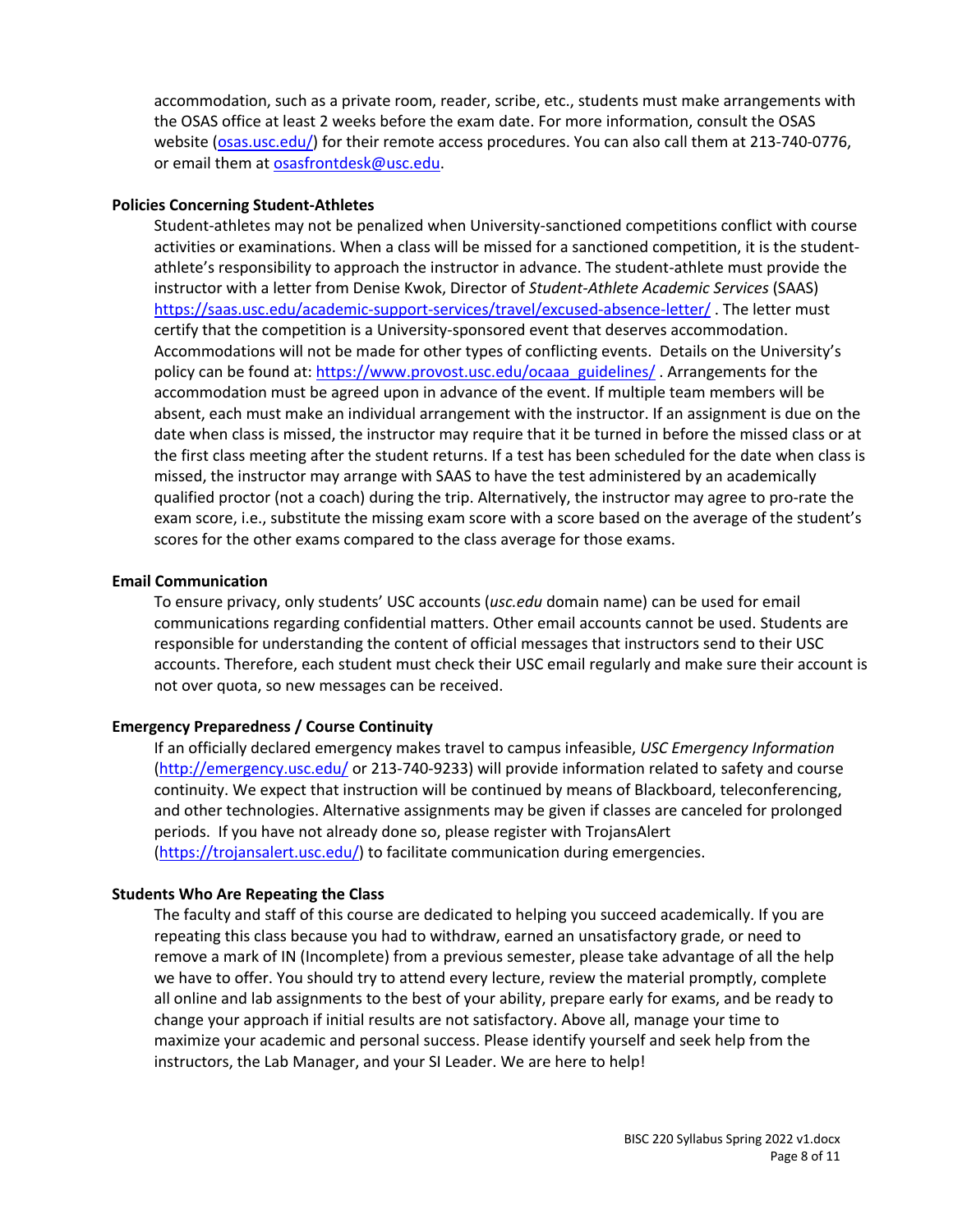# **B. Laboratory Syllabus**

# **Laboratory Schedule**

| Lab#          | <b>Date</b>    | Lab topic                                      | <b>Assignment</b>            |
|---------------|----------------|------------------------------------------------|------------------------------|
|               | Jan 11 - 14    | No lab this week                               |                              |
| 1             | Jan 18 - 21    | Lab Safety & Pipetting                         |                              |
| $\mathcal{P}$ | Jan 25 - 28    | <b>Food Macromolecules I</b>                   | Scientific reading questions |
| 3             | Feb $1 - 4$    | Food Macromolecules II/Experimental Design     |                              |
| 4             | Feb 8 - 11     | Enzymes                                        | Enzyme results homework      |
| 5             | Feb 15 - 18    | Cell Membrane/Transport                        | Peer review homework         |
| 6             | Feb 22 - 25    | Fermentation                                   | Lab report assigned          |
| 7             | Mar 1 - 4      | DNA/Restriction enzymes                        | Restriction digest homework  |
| 8             | Mar 8 - 11     | <b>Cardiovascular Function During Exercise</b> | Lab report due               |
|               | Mar 15-18      | NO LABS-Spring Break                           |                              |
| 9             | Mar 22 - 25    | Photosynthesis                                 | Chromatography homework      |
| 10            | Mar 29 - Apr 1 | Blood/Blood typing                             |                              |
| 11            | Apr 5 - 8      | Nervous System                                 |                              |
|               | Apr 12 - 15    | Lab exam                                       |                              |
|               | Apr 19 - 22    | Presentations                                  |                              |
|               | Apr 26 - 29    | Presentations                                  |                              |

Some minor changes might occur during the semester.

# **Laboratory Point Distribution**

The laboratory portion (361 points) will count for ~36% of your final course grade, distributed as follows:

| <b>Activity</b>                 | <b>Points</b>     |
|---------------------------------|-------------------|
| Pre-lab quizzes                 | 40 (10 x 4)       |
| Lab manual                      | 44 (11 x 4)       |
| Lab participation               | 44 (11 x 4)       |
| Homework                        | $30(10 \times 3)$ |
| Unknown Identification (lab #3) | 8                 |
| Scientific reading/questions    | 15                |
| Lab report                      | 40                |
| Lab report peer review          | 10                |
| Lab exam                        | 100               |
| Presentation                    | 30                |

# **Lab performance**

Please read the lab manual and complete the quizzes (when applicable) each week before your scheduled lab time.

You are required to wear closed toe shoes, long pants, safety glasses, and a knee length lab coat. Eating and drinking are NOT allowed during lab. At the end of lab, you must clean and return all supplies to their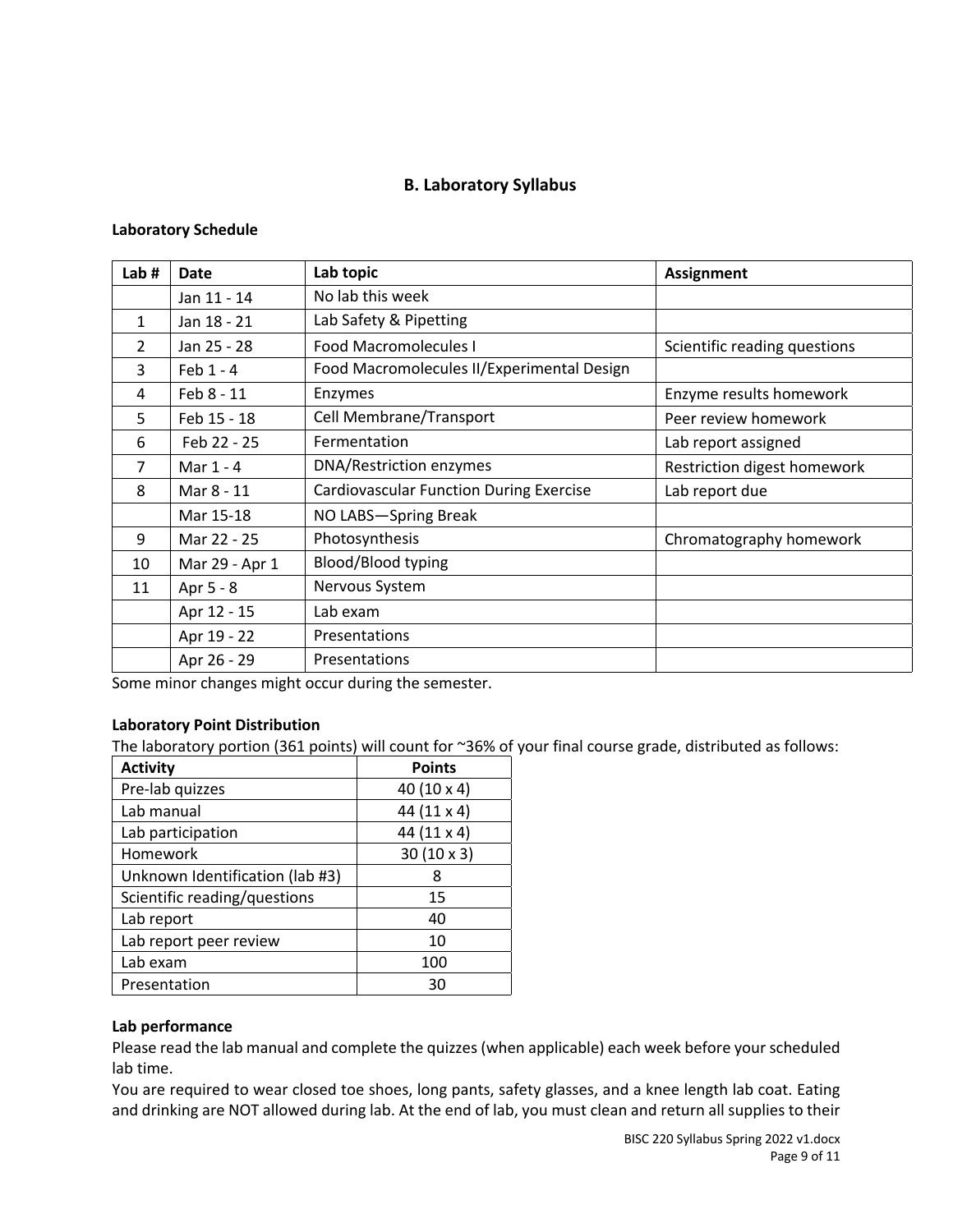proper place and clean your work area. Lab participation points will be lost if any of these guidelines are disregarded.

# **Lab Scores**

Scores for all the lab assignments will be posted on Blackboard (https://blackboard.usc.edu), under your lab section. It is the student's responsibility to immediately notify their Lab Instructor or Lab Manager in the event of any mistakes, so please check your Blackboard scores weekly.

### **Laboratory Attendance**

You are required to attend lab sessions during your scheduled lab time. It is a student's responsibility to follow up with their Lab Instructor or lab manager to schedule make-up labs or online alternatives. Note that only students with valid excuses will be accommodated.

### **Homework / Post-Lab Assignments**

You will have several homework/post-lab assignments, based on the material you learned in the lab, or data obtained in your lab experiments. Assignments will be posted on Bb.

### **Lab Report**

After one of the lab activities you will have to write a scientific lab report. Lab report guidelines will be posted on Blackboard in the beginning of the semester. Lab reports will be submitted on Blackboard through the Turnitin link. Note that plagiarism will not be tolerated and will result in a 0 on the lab report and referral to SJACS.

# **Presentation**

This assignment will be done in pairs. With your partner, you will have to prepare a presentation using scientific research articles and share it with other students in your lab section. Detailed instructions will be posted on Blackboard.

# **Lab Exam**

The cumulative lab exam will test your understanding of the topics, concepts and activities covered during the entire semester. This 90-minute test will be administered during your scheduled lab time. It will consist of multiple-choice questions, True/False, fill in the blanks, matching and short answers. Here are some important policies regarding lab exams:

- It is your responsibility to take the lab exam during the scheduled exam time.
- If you miss a lab exam due to a serious illness, you must present a valid excuse to the Lab Manager (spatola@usc.edu) within 24 hours of the missed exam. A valid excuse is considered to be an official note from your doctor, or the summary of your visit from the USC Student Health Center. Note that neither you, nor your doctor, need to tell us the nature of your illness – we just want to verify whether you were too ill to take the exam.
- If you miss an exam for non-illness related reasons, you must provide similarly convincing documentation of the emergency to the Lab Manager within 24 hours. If we judge your excuse to be valid, you will be allowed to take the make-up lab exam. If you do not have a valid excuse or fail to provide it within the allotted time, you will receive a zero.
- Students who miss a lab exam due to the observance of a religious holy day should be aware of the University's policy on such absences, published at: http://orl.usc.edu/religiouslife/holydays/absences.html. Requests for such absences should be made by email addressed to the Lab Manager (spatola@usc.edu) at least 2 weeks in advance of the absence. If the absence is approved, the student will be allowed to take the make-up lab exam.